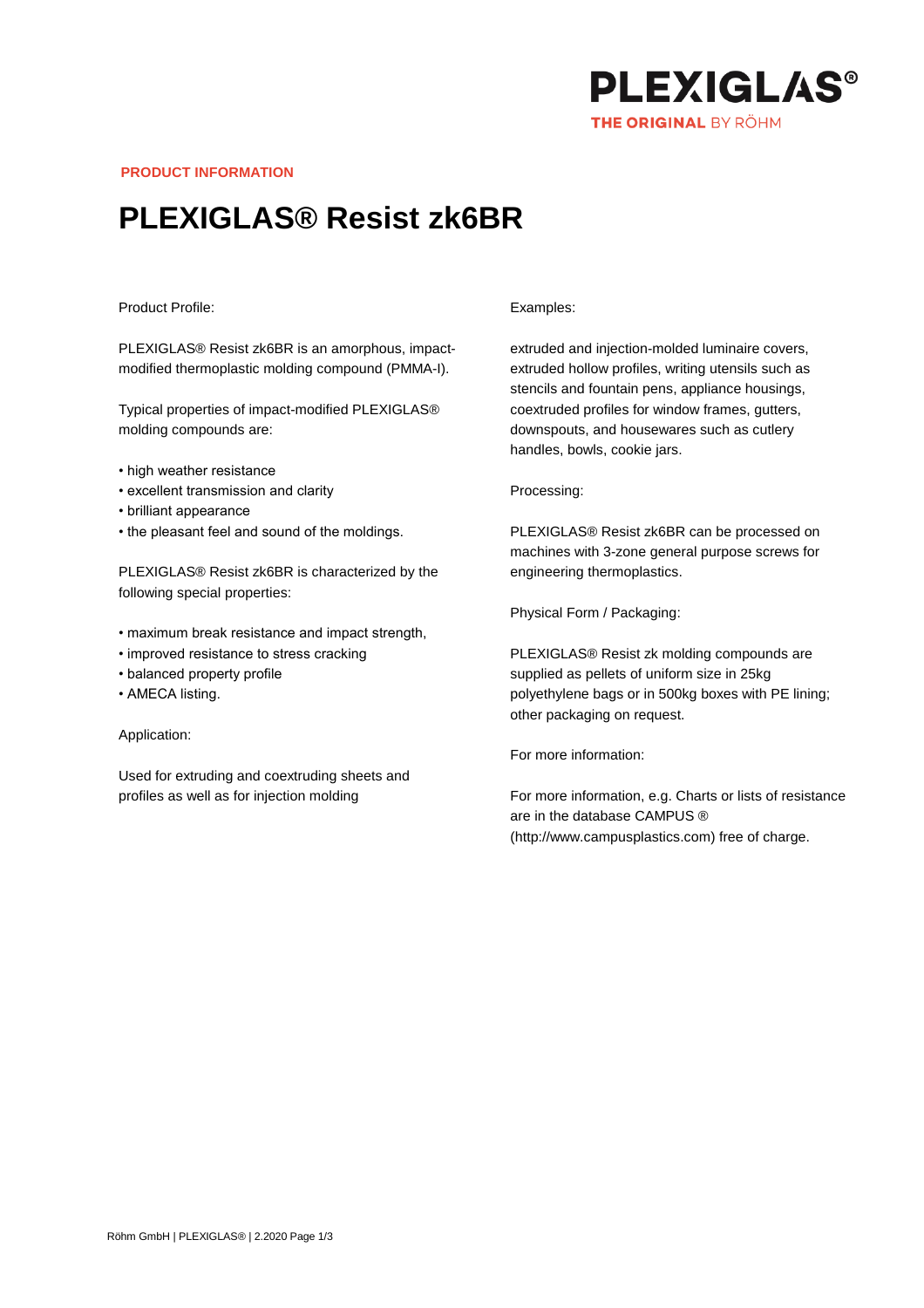## Properties:

|                                          | <b>Parameter</b>   | <b>Unit</b>            | <b>Standard</b>    | <b>PLEXIGLAS® Resist</b><br>zk6BR |
|------------------------------------------|--------------------|------------------------|--------------------|-----------------------------------|
| <b>Mechanical Properties</b>             |                    |                        |                    |                                   |
| <b>Tensile Modulus</b>                   | 1 mm/min           | MPa                    | <b>ISO 527</b>     | 1800                              |
| <b>Yield Stress</b>                      | 50 mm/min          | MPa                    | <b>ISO 527</b>     | 45                                |
| <b>Yield Strain</b>                      | 50 mm/min          | $\%$                   | <b>ISO 527</b>     | 5                                 |
| Nominal Strain @ Break                   |                    | $\%$                   | <b>ISO 527</b>     | 54                                |
| Charpy Impact Strength                   | $23^{\circ}$ C     | kJ/m <sup>2</sup>      | <b>ISO 179/1eU</b> | 80                                |
| <b>Thermal Properties</b>                |                    |                        |                    |                                   |
| Vicat Softening Temperature              | B/50               | °C                     | <b>ISO 306</b>     | 95                                |
| <b>Glass Transition Temperature</b>      |                    | °C                     | ISO 11357          | 109                               |
| Temp. of Deflection under Load           | 0.45 MPa           | °C                     | <b>ISO 75</b>      | 93                                |
| Temp. of Deflection under Load           | 1.8 MPa            | °C                     | <b>ISO 75</b>      | 88                                |
| Coeff. of Linear Therm. Expansion        | $0 - 50^{\circ}$ C | $E-5$ / $\mathrm{K}$   | ISO 11359          | 11                                |
| Classes of construction product          |                    |                        | DIN EN 13501-1     | E                                 |
| Flammability UL 94                       | $1.5 \text{ mm}$   | Class                  | IEC 60695-11-10    | HB                                |
| <b>Rheological Properties</b>            |                    |                        |                    |                                   |
| Melt Volume Rate, MVR                    | 230°C / 3.8kg      | cm <sup>3</sup> /10min | <b>ISO 1133</b>    | 1.6                               |
| <b>Optical Properties</b>                | $d=3$ mm           |                        |                    |                                   |
| Luminous transmittance                   | D65                | $\%$                   | ISO 13468-2        | 91                                |
| Haze                                     |                    |                        | ASTM D1003         | < 2                               |
| Refractive Index                         | 589nm/23°C         |                        | <b>ISO 489</b>     | 1.49                              |
| <b>Other Properties</b>                  |                    |                        |                    |                                   |
| Density                                  |                    | g/cm <sup>3</sup>      | <b>ISO 1183</b>    | 1.16                              |
| Water Absorption in Water                | saturation, 23°C   | $\%$                   | <b>ISO 62</b>      | 1.8                               |
| <b>Humidity Absorption</b>               | 23°C / 50%         | $\%$                   | <b>ISO 62</b>      | 0.5                               |
| <b>Recommended Processing Conditions</b> |                    |                        |                    |                                   |
| <b>Predrying Temperature</b>             |                    | °C                     |                    | max. 85                           |
| Predrying Time in Desiccant-Type Drier   |                    | h                      |                    | $2 - 3$                           |
| Melt Temperature                         |                    | °C                     |                    | $220 - 260$                       |
| Mold Temperature (Injection Molding)     |                    | °C                     |                    | $50 - 70$                         |

All listed technical data are typical values intended for your guidance. They are given without obligation and do not constitute a materials specification.